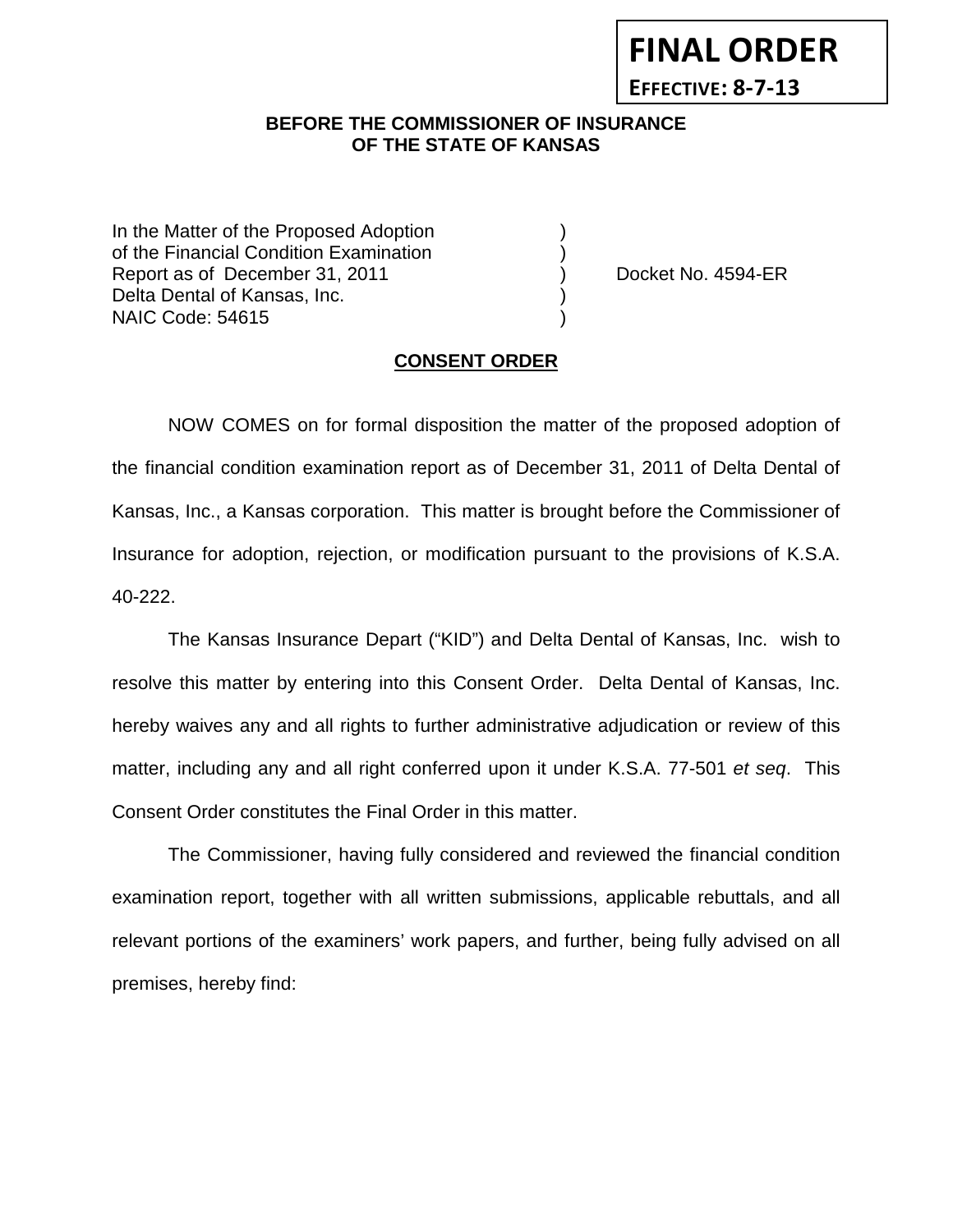#### **Policy Reasons**

It is stated policy of the State of Kansas that whenever the Commissioner of Insurance deems it necessary, an examination of the affairs and financial condition of any insurance company in the process of organization, applying for admission, or doing business in this State can be undertaken. In all cases, such an examination must occur once every five (5) years. Through the examination process, the insurance consuming public will be well served and protected.

#### **Findings of Fact**

1. The Commissioner of Insurance has jurisdiction over this matter pursuant to K.S.A. 40-222.

2. An examination of Delta Dental of Kansas, Inc. was undertaken by the Kansas Insurance Department and was completed on May 10, 2013.

3. The examiner-in-charge tendered and filed with the Kansas Insurance Department a verified written report of the examination within thirty (30) days following completion of the examination, to wit; May 10, 2013.

4. Following receipt of the verified report, the Kansas Insurance Department transmitted the report to Delta Dental of Kansas, Inc. on June 5, 2013, with a duly executed notice advising the company of its opportunity to prepare and submit to the Kansas Insurance Department a written submission or rebuttal with respect to any and all matters contained in the report. Delta Dental of Kansas, Inc. was further advised that any written submission or rebuttal needed to be filed with the Kansas Insurance Department no later than thirty (30) days after receipt of the verified report.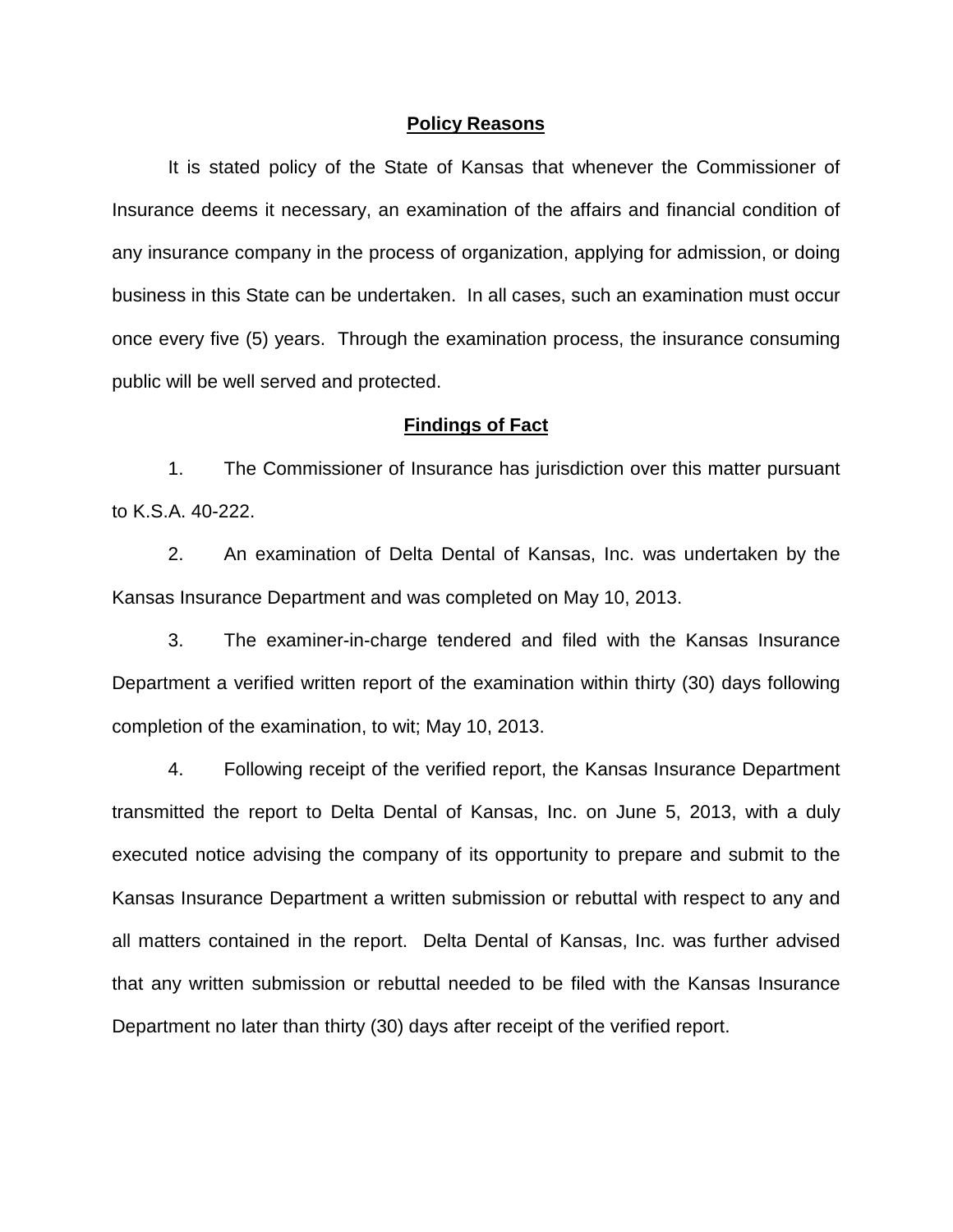5. Delta Dental of Kansas filed a written *comment* of the verified report on June 21, 2013.

6. Following receipt of the verified report, the Kansas Insurance Department transmitted the revised report to Delta Dental of Kansas, Inc. on July 1, 2013, with a duly executed notice advising the company of its opportunity to prepare and submit to the Kansas Insurance Department a written submission or rebuttal with respect to any and all matters contained in the report. Delta Dental of Kansas, Inc. was further advised that any written submission or rebuttal needed to be filed with the Kansas Insurance Department no later than ten (10) days after receipt of the verified report.

7. Delta Dental of Kansas, Inc. filed a written acceptance of the verified report on July 23, 2013.

8. Based upon the written submission tendered by Delta Dental of Kansas, the company took no exceptions to matters contained in the verified report.

9. Within thirty (30) days of the end of the time period allowed for written submission or rebuttal, the Commissioner of Insurance fully reviewed the report, together with all written submissions and rebuttals provided by Delta Dental of Kansas, Inc.. The Commissioner of Insurance further reviewed all relevant workpapers.

10. No other written submissions or rebuttals were submitted by Delta Dental of Kansas Inc.

#### **Conclusion of Law**

11. K.S.A. 40-222(k)(2) provides:

"Within 30 days of the end of the period allowed for the receipt of written submissions or rebuttals, the commissioner shall fully consider and review the report, together with any written submissions or rebuttals and any relevant portions of the examiners workpapers and enter an order: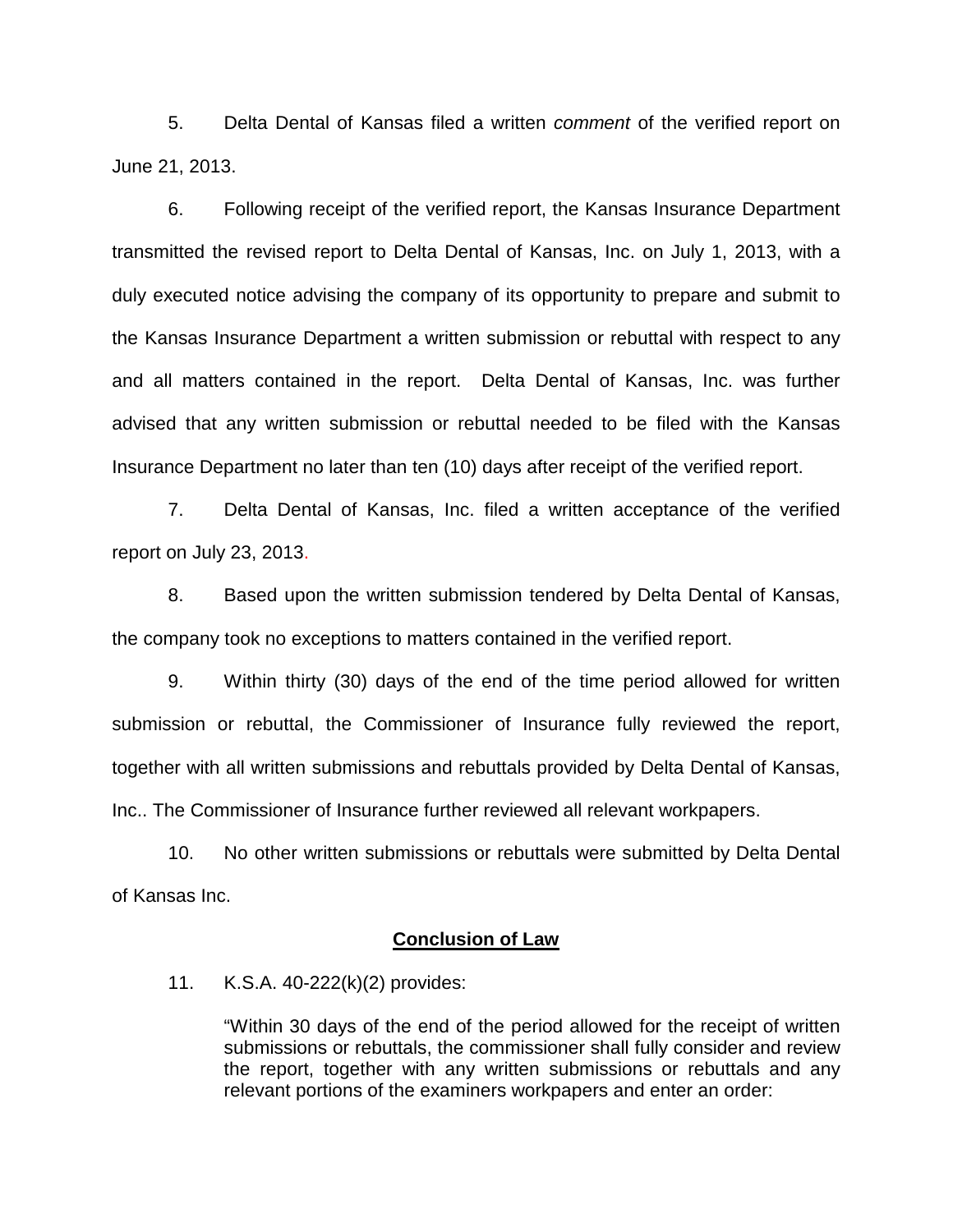- (A) Adopting the examination report as filed or with modification or corrections. If the examination report reveals that the company is operating in violation of any law, regulation or prior order of the commissioner, the commissioner may order the company to take any action the commissioner considers necessary and appropriate to cure such violations; or
- (B) rejecting the examination report with directions to the examiners to reopen the examination for purposes of obtaining additional data, documentation or information, and refiling pursuant to subsection (k); or
- (C)call and conduct a fact-finding hearing in accordance with K.S.A. 40- 281 and amendments thereto for purposes of obtaining additional documentation, data, information and testimony."
- 12. Based upon the Findings of Fact enumerated in paragraphs #1 through

#10 above, the financial condition examination report as of December 31, 2011 of Delta Dental of Kansas, Inc. should be adopted.

# **IT IS THEREFORE, BY THE COMMISSIONER OF INSURANCE, ORDERED THAT:**

1. The financial condition examination report as of December 31, 2011 of

Delta Dental Plan, Inc. hereby is adopted.

2. The Commissioner of Insurance retains jurisdiction over this matter to issue any and all further Orders deemed appropriate or to take such further action necessary to dispose of this matter.

**IT IS SO ORDERED THIS \_\_7th\_\_ DAY OF \_\_August\_\_, 2013 IN THE CITY OF TOPEKA, COUNTY OF SHAWNEE, STATE OF KANSAS.**



\_/s/ Sandy Praeger\_\_\_\_\_\_\_\_\_\_\_\_\_\_\_\_

Sandy Praeger

Commissioner of Insurance